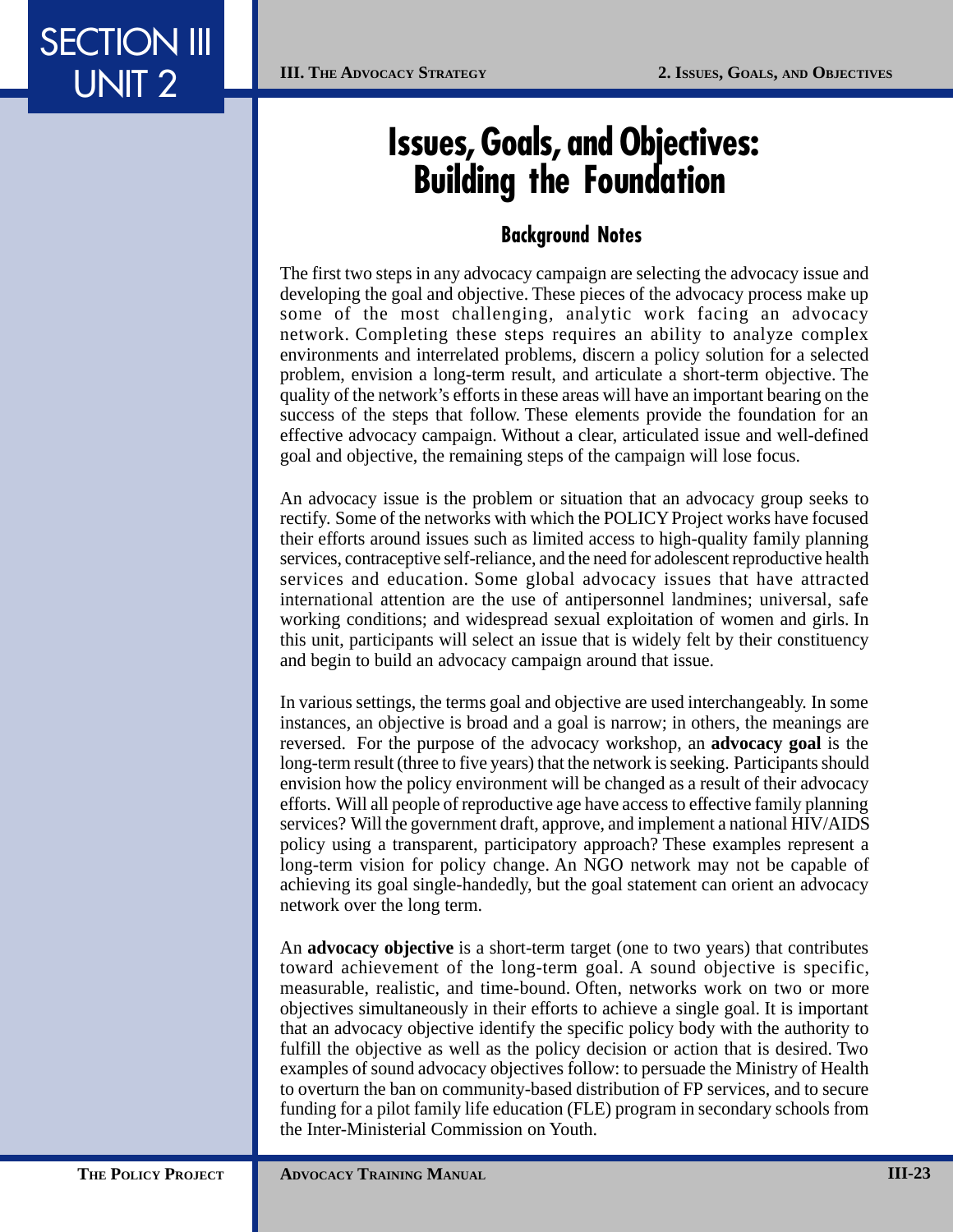## **OBJECTIVES**

# **TIME MATERIALS HANDOUTS**

## **PREPARATION**

# **ACTIVITY 1**



By the end of this unit, participants will be able to

- Select an issue as the focus of their advocacy campaign;
- Develop a long-term advocacy goal for the issue;
- Set a short-term advocacy objective to contribute to the broader goal.

#### 2 hours and 45 minutes

- Newsprint, markers, and tape
- Copies of handouts
	- III.2.1 Background Notes
	- III.2.2 Definition of Reproductive Health
	- III.2.3 Checklist for Selecting an Advocacy **Objective**
- Write the definition of reproductive health on an overhead transparency or flipchart for Activity 1.
- Write the definitions of advocacy goal and objective on the flipchart for Activity 2.

## **Key FP/RH Issues**

Time: 1 hour

#### **Identifying Issues** (30 minutes)

**Note to Facilitator:** If participants have completed Section I of this advocacy manual, they have likely agreed on a reproductive health issue for their advocacy action. Assuming that the network has clear agreement on the issue, you can skip Activity 1 and move directly to Activity 2.

- 1. Review the objectives for Unit 1 and explain that participants will identify priority issues in reproductive health; select an advocacy issue; set a clear, relevant advocacy goal; and develop objectives.
- 2. Present the definition of reproductive health that you have written on the flipchart or overhead transparency. Read the definition aloud or ask a participant to do so. Explain that the definition of reproductive health emerged from the 1994 International Conference on Population and Development (ICPD) held in Cairo and that 179 governments reached consensus on the definition.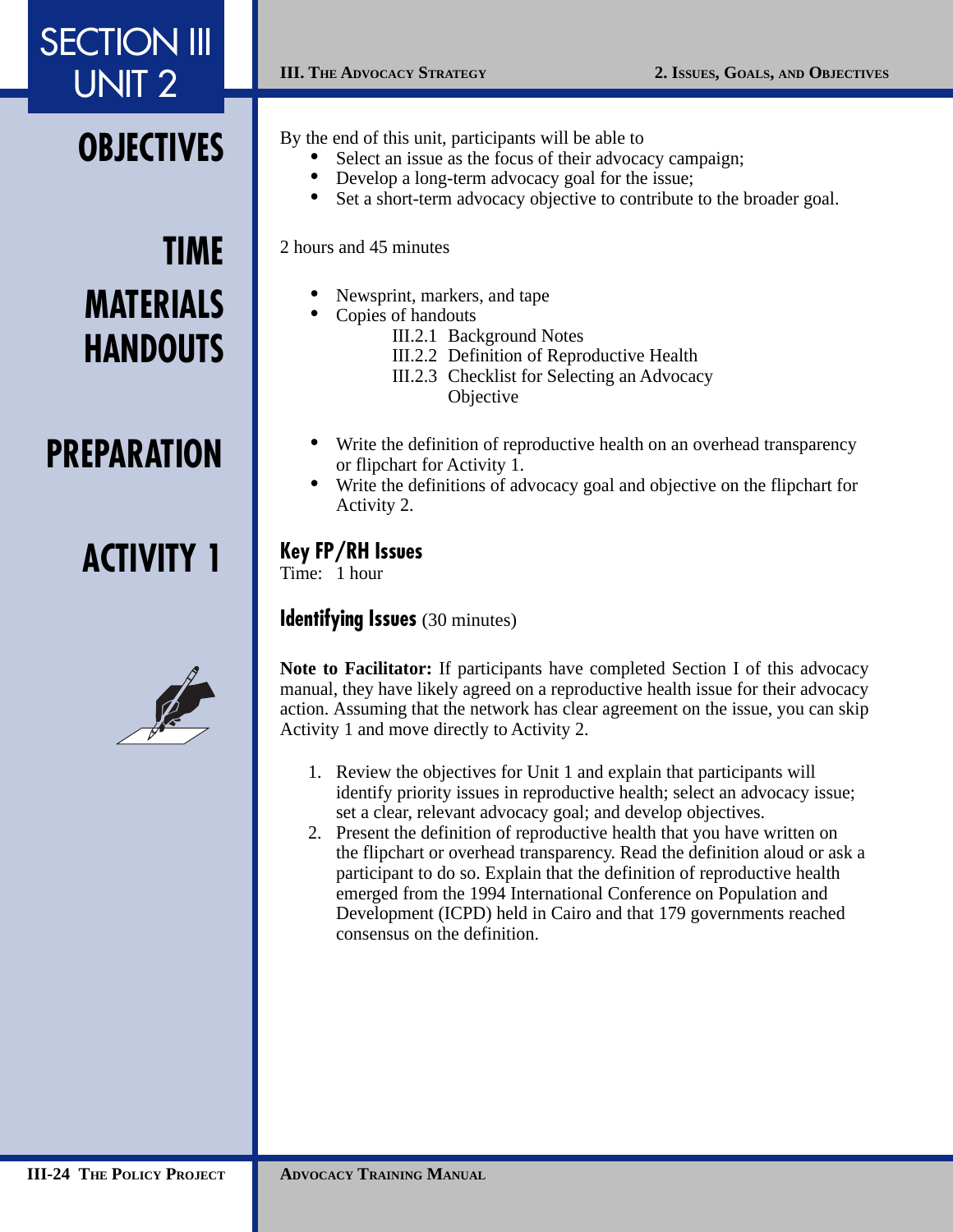

**Reproductive Health** is a state of complete physical, mental and social wellbeing and not merely the absence of disease or infirmity, in all matters related to the reproductive system and to its functions and processes. People are able to have a satisfying and safe sex life and they have the capability to reproduce and the freedom to decide if, when and how often to do so. Men and women have the right to be informed and have access to safe, effective, affordable and acceptable methods of their choice for the regulation of fertility, as well as access to health care for safe pregnancy and childbirth.

— Based on paragraph 7.2 in the ICPD Programme of Action, as summarized in Action for the 21st Century/Reproductive Health and Rights for All

- 3. Confirm that participants understand the definition and that it is applicable within their environment. Are any participants unfamiliar with the definition? Are any participants surprised by the components of the definition?
- 4. Lead participants in a brainstorming exercise to identify the reproductive health issues in their country. Ask participants to reflect on the definition of reproductive health and think about the issues they face in their daily work and the principal concerns and problems of the clients and communities they serve. Some examples are shown below.
- 5. Record all responses on the flipchart until everyone has had an opportunity to contribute.

#### **Reproductive Health Issues in \_\_\_\_\_\_\_\_␣**

- √␣ Rising incidence of STDs/AIDS
- Lack of access to high-quality FP services
- √␣ No youth-friendly clinics
- √␣ Increase in domestic violence
- √ Rise in teen pregnancies␣␣␣␣␣␣

## **Ranking Issues** (30 minutes)

- 1. Review the list of reproductive health issues with participants to clarify ambiguity and eliminate duplications. Be certain that everyone has the same understanding of each of the issues listed.
- 2. Explain that participants are going to rank the issues.
- 3. Ask each participant to come up to the list on the flipchart and tick  $(\checkmark)$ the three issues that he/she feels are most urgent and/or most relevant to his/her work.
- 4. Allow sufficient time for each participant to approach the board and tick off his/her issues.

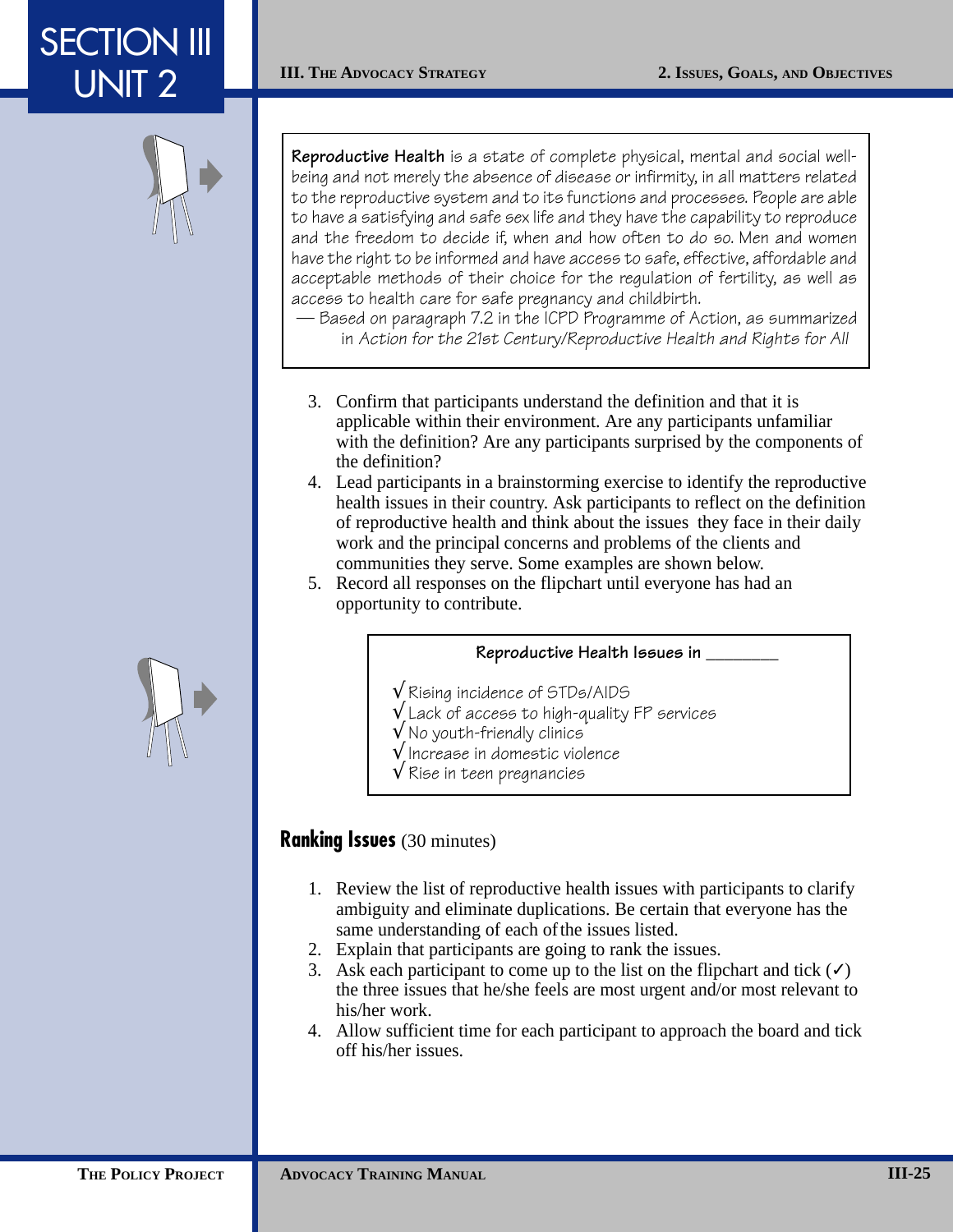

**Note to Facilitator:** Before participants make their choices, ask them to take a minute to think about the issues listed on the flipchart and to try to define a policy solution for each issue. Use domestic violence as an example. One strategy to reduce the incidence of domestic violence may be to launch an IEC campaign directed at victims and/or abusers. Another solution may be to persuade the Ministry of Justice to press for enforcement of existing domestic violence laws. A third approach may be to convince the Chief of Police to initiate and fund a domestic violence training program for police officers. The first strategy is NOT an advocacy strategy because it does not involve a policy solution; rather, it seeks to increase knowledge and change the behaviors of individuals. The second two examples ARE advocacy strategies because they each involve a policy response. If any of the participants is confused or has difficulty thinking in terms of a policy response for the issues listed, refer to Handout III.1.4: Advocacy and Related Concepts.

- 5. At the end of the voting process, tally the ticks  $(\checkmark)$  for each issue and write the total next to the issue. Some issues will emerge as especially important to the group.
- 6. Circle the three issues that received the largest number of votes.
- 7 Explain that the next step is for participants to choose ONE of the three issues as their highest priority for an advocacy strategy.
- 8. Discuss each of the three issues in detail by using the following questions as a guide and writing some of the responses on the newsprint:
	- Why is this issue important to the network at this time?
	- What are some examples of policy solutions for this issue?
	- What exactly does the issue encompass?
	- How easy or difficult will it be to build support around the issue?
	- What else is happening with respect to this issue in the external environment?
	- How does it coincide with the group's analysis of "burning" issues" in the policy arena (Section II, Unit 2)?
- 9. Explain that the process is not intended to determine scientifically which is the most important reproductive health issue. Instead, the purpose is to determine which issue is most crucial to the work and lives of the network andits constitutes. Advocates are most successful when they feel a deep concern or passion for their advocacy issue.
- 10. After each issue has been discussed, help the group reach consensus on a single issue as the focus of its advocacy campaign. Remind the group that it will have the opportunity to take on other issues in the future.

#### **Transition␣**

Now that the network has selected an advocacy issue for its first campaign, participants will work together to develop the advocacy goal and set the advocacy objectives.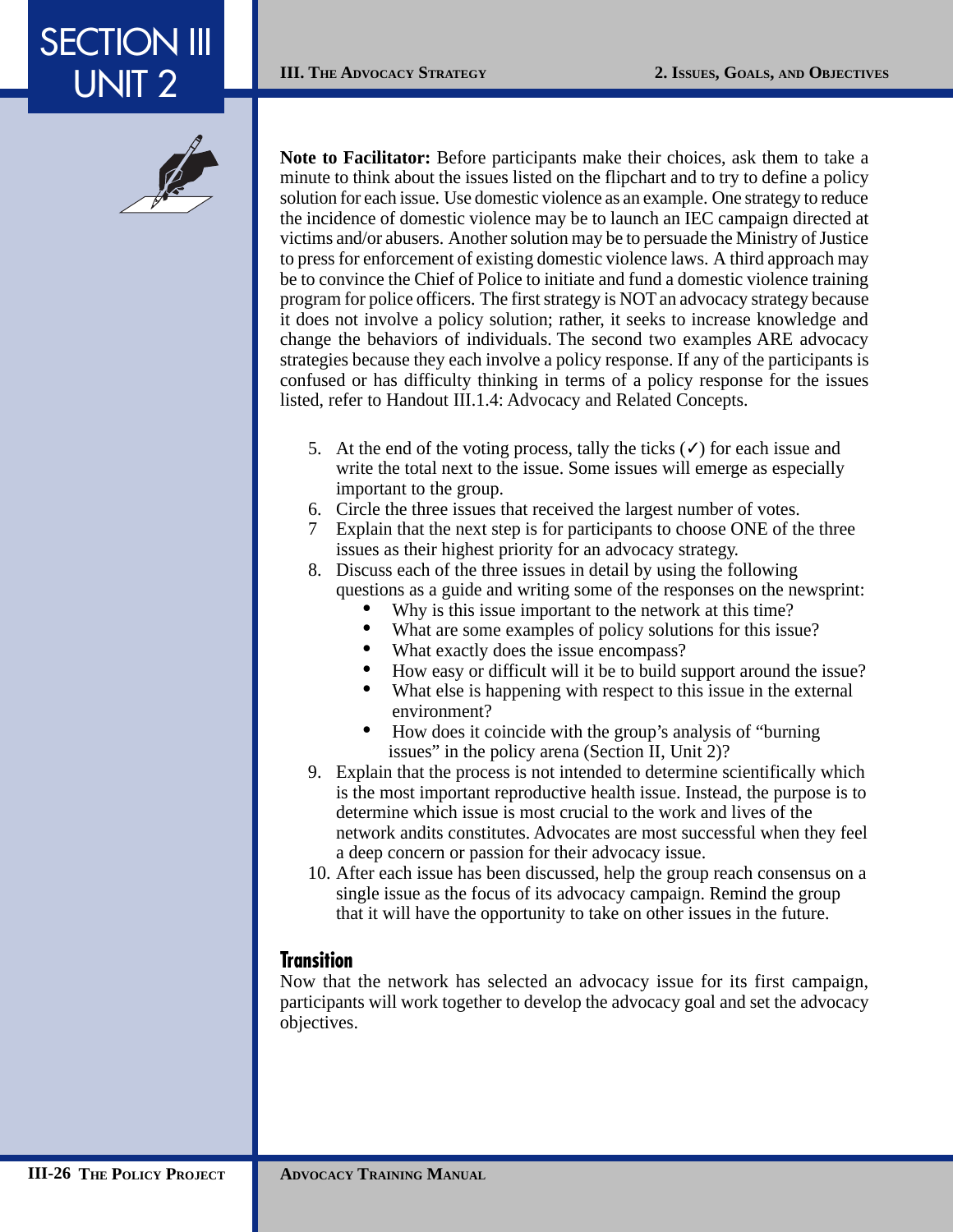# **ACTIVITY 2**

### **Developing an Advocacy Goal**

Time: 45 minutes

- 1. Introduce the topic of advocacy goals and objectives by sharing the definitions on newsprint or on an overhead transparency. Read the definitions aloud and make the following points:
	- It is important, at this stage, to differentiate between an advocacy goal and an objective because the definitions often vary from one country to another and from one network to another.
	- For the purpose of this workshop, the following definitions are used:

**An advocacy goal** is the long-term result (three to five years) of your advocacy effort; it is your vision for change.

**An advocacy objective** is the short-term target (one to two years) that contributes toward your goal.

2. Share the following example from one of the POLICY partner networks to clarify the differences and relationship among an advocacy issue, goal, and objective. Write it on newsprint.

**Advocacy issue** – Contraceptive self-reliance **Advocacy goal** – Guaranteed access to high-quality family planning services for all couples in Country X **Advocacy objective** – Secure a commitment from the Ministry of Health that it will allocate sufficient funding to purchase contraceptive commodities␣␣␣␣␣ ␣␣␣␣

- 3. Ask participants to highlight the difference between the goal and the objective. Include the following points:
	- The **advocacy goal** is a long-term result. It is unlikely that the network can achieve the goal on its own; therefore, the goal can be considered external to the network. In other words, the network will not hold itself accountable for achieving the goal, even though the goal is the ultimate, desired result.
	- The **advocacy objective**, on the other hand, is achievable by the network on its own. It is a short-term target that is achievable—according to the network's assessment—within the next one to two years. Success can be measured easily—either the MOH allocates the funds or not. In a sense, the objective is the network's internal target. The network plans to effect the change with its own resources, energy, and action. The advocacy objective clearly contributes to the broader goal.



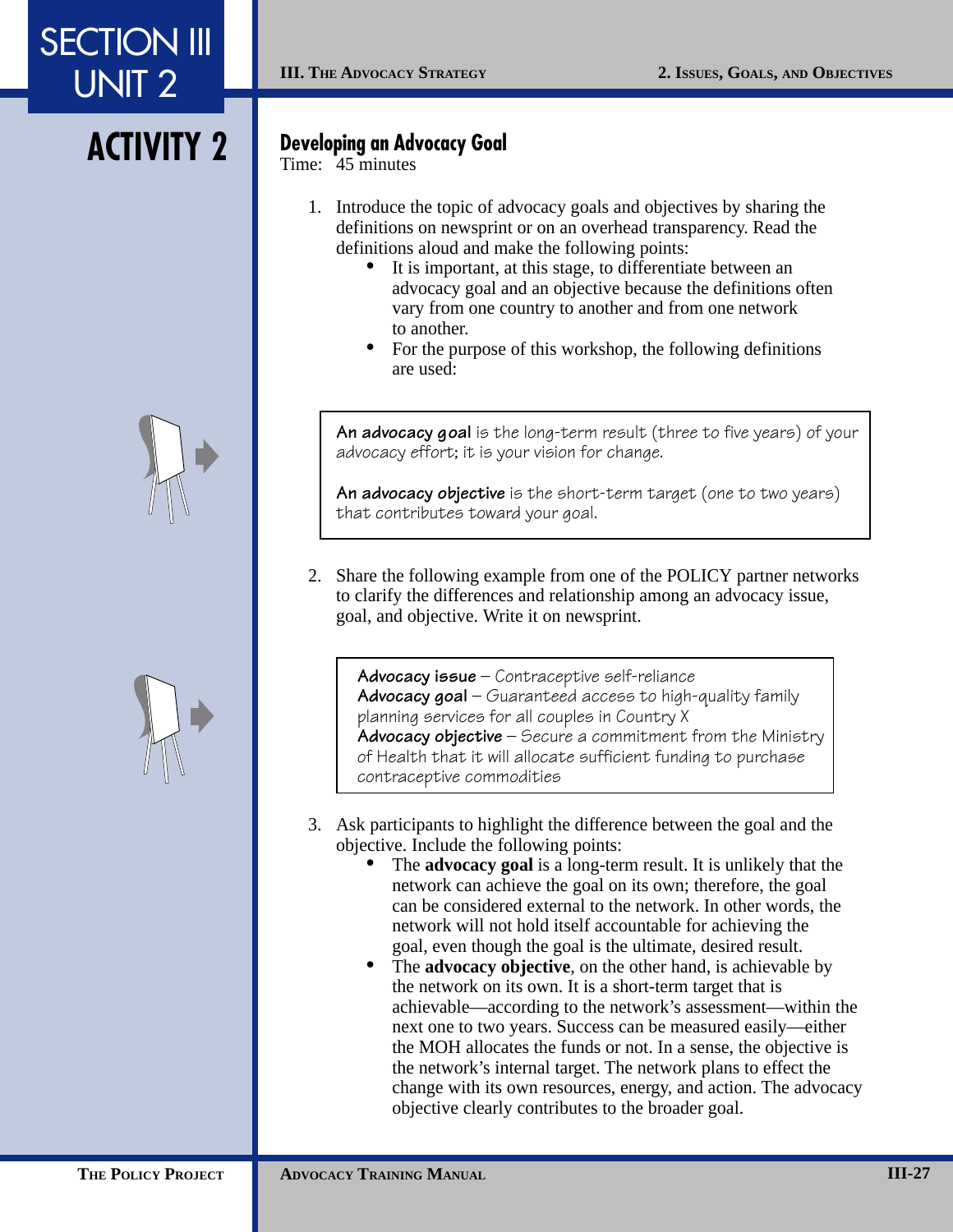- 4. Divide participants into three working groups.
- 5. Ask each group to draft an advocacy goal for the advocacy issue selected by the full group. The goal statement should describe a long-term, desired change related to the issue. Allow 20 minutes and ask the groups to write their goals on newsprint.
- 6. Ask each group to share its goal statement.
- 7. Review each goal statement by using the following questions to guide the discussion:
	- Is the goal achievable through a series of policy decisions or changes? If policy change cannot contribute to achieving a particular goal, it is probably not an advocacy goal. Often, a goal calls for policy action as well as for public awareness raising. In that case, an advocacy strategy can be used to bring about the necessary policy changes while an IEC/public awareness campaign can focus on changing public behavior or norms.
	- How are the three goal statements similar or different? Help participants combine the goals into one statement or select the one goal they like the best. If none of the statements is an acceptable advocacy goal, return to the definition and the example you shared earlier and work with participants to develop an acceptable advocacy goal.

# **ACTIVITY 3**



## **Setting Advocacy Objectives**

Time: 1 hour

1. Ask participants if anyone has experience in establishing programmatic objectives. Explain that such experience is helpful in setting advocacy objectives. Sound objectives are essential to any planning process—whether planning a reproductive health program or an advocacy campaign. Clear and concisely written objectives can bring clarity and direction to the rest of the planning process.

**Note to Facilitator:** Before moving on to the next activity, participants must agree

2. Ask participants to list the criteria or characteristics they generally use to develop programmatic objectives and write their responses on the flipchart. Many groups mention the SMART criteria for objectives as shown below, but others may be listed as well.

#### **Criteria for Setting Objectives␣**

**S** – specific

on a single advocacy goal as the focus of their campaign.

- **M** measurable
- **A** achievable **R** – realistic
- $T$  time-bound
-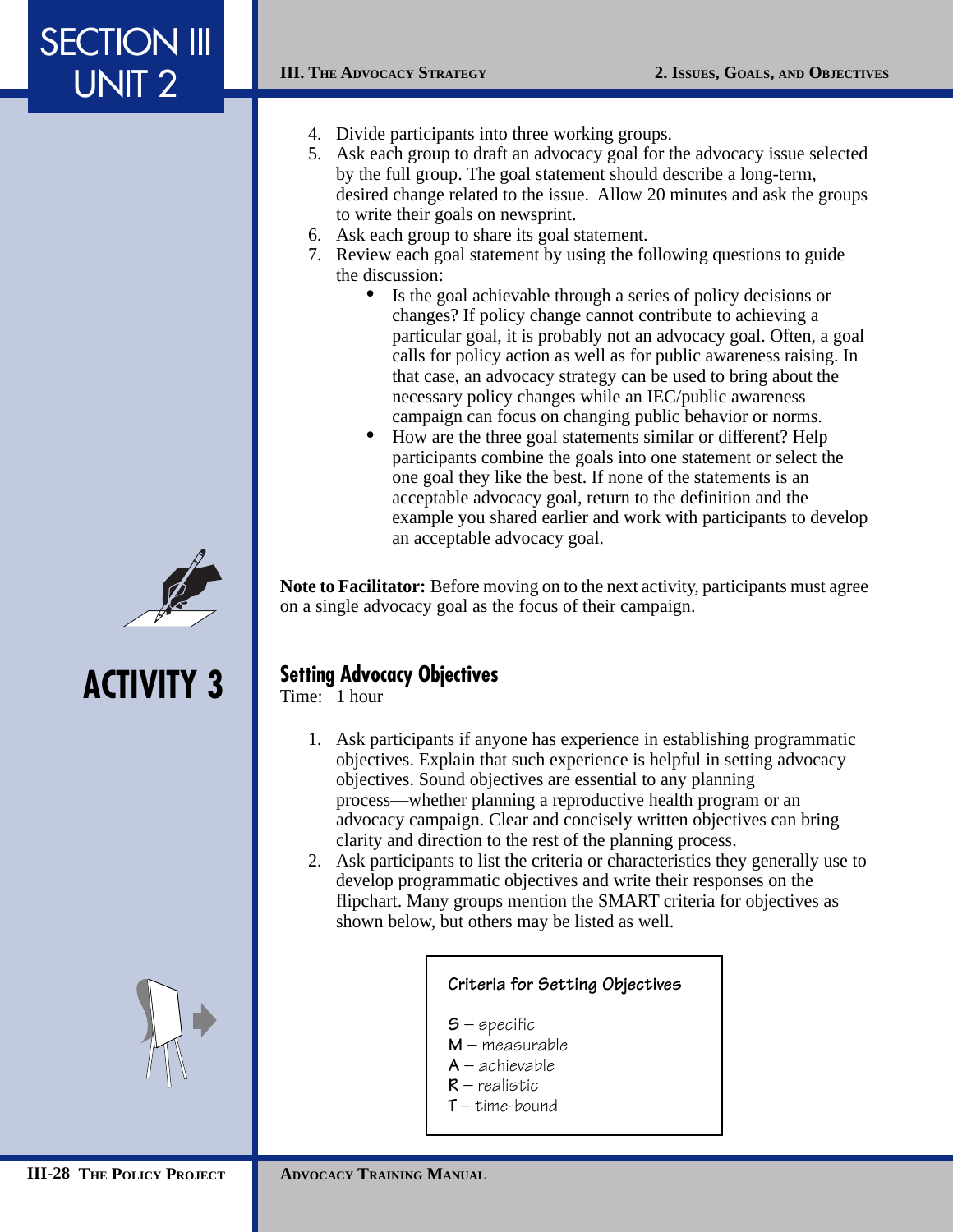- 3. Now ask participants the following questions:
	- Do the SMART characteristics also apply to advocacy objectives?
	- What, if any, other criteria or elements should be included in an advocacy objective?
- 4. Explain that an advocacy objective should be SMART but that it should also include several other elements. Write the following on the flipchart and give a brief description of each element:



- Policy actor or decision maker is the individual with the power to convert the advocacy objective into action (i.e., Minister of Health, Parliamentary Finance Committee, etc.).
- Policy action or decision is the action required to achieve the objective (i.e., adopt a certain policy, allocate funds to support a specific program or initiative, etc.).
- Timeline describes when the objective will be achieved. Advocacy objectives should be achievable within one to two years. Some advocacy objectives also indicate the **degree of change**—or a quantitative measure of change—desired in the policy action. For example, degree of change could be expressed as redirecting 25 percent of the regional family planning budget to target adolescent services.
- 5. Divide participants into three working groups and ask each group to draft an advocacy objective that
	- responds to the advocacy issue;
	- contributes toward achieving the advocacy goal; and
	- meets the criteria and elements listed on the flipchart (SMART, etc.).
- 6. When the groups have completed the exercise, distribute and review Handout III.2.3: Checklist for Selecting an Advocacy Objective. Ask the groups to assess their draft objectives according to the nine criteria listed on the handout.
- 7. Invite each group to read its objective and present the results of its analysis. Ask the full group for comments or suggestions and be sure that the policy actor and policy action are clearly identified in each objective.
- 8. After the presentations and discussion of each objective, encourage the three groups to refine their objectives if they would like. Explain that the three objectives will be the basis of the upcoming work on audience analysis and message development.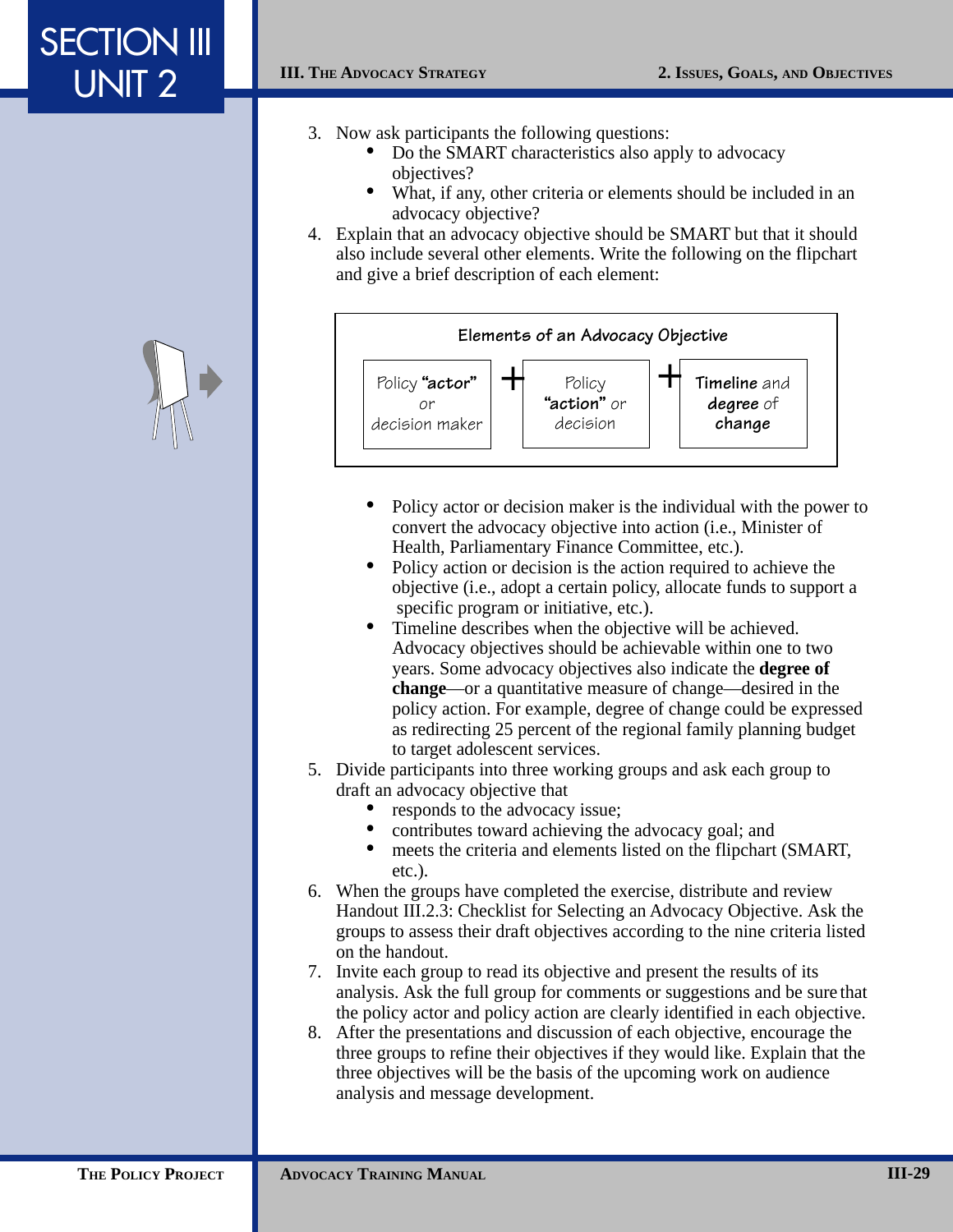An advocacy campaign coalesces around an issue or problem that responds to the interests of the network and is of concern to members' constituents. The network, in turn, develops a long-term goal that addresses the issue and sets advocacy objectives that define the policy actions sought to support achievement of the goal. The issue, goal, and objective form the foundation of the network's advocacy campaign and provide the framework within which to design advocacy activities. **Distribute handouts for Unit 2.**

## **MOVING AHEAD**

The advocacy process is off to a sound start. Participants begin to design and tailor strategies for advocacy actions in the next unit as they identify and analyze their target audiences through power mapping.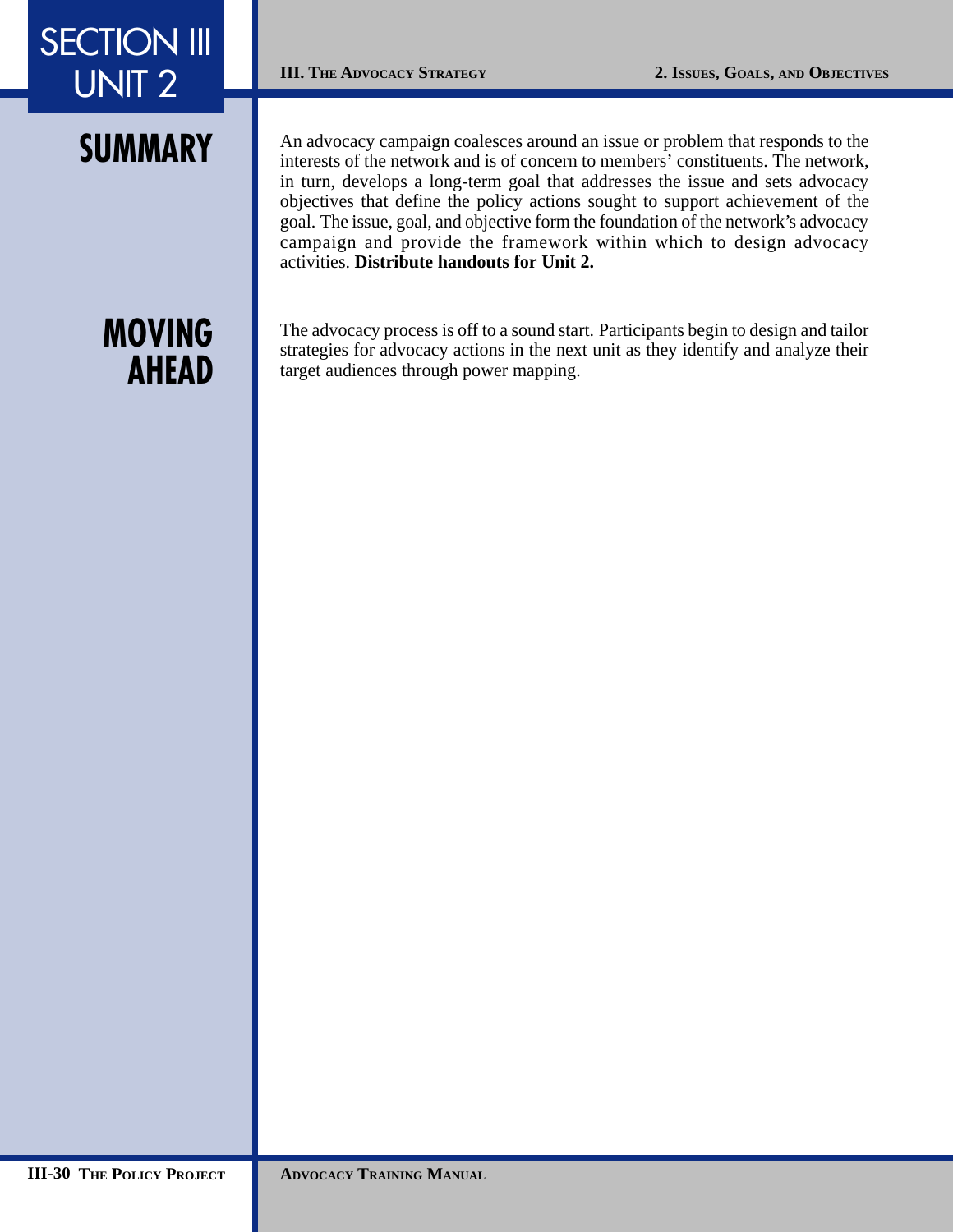**Handout III.2.1**

# **Issues, Goals, and Objectives: Building the Foundation␣**

## **Background Notes␣**

The first two steps in any advocacy campaign are selecting the advocacy issue and developing the goal and objective. These pieces of the advocacy process make up some of the most challenging, analytic work facing an advocacy network. Completing these steps demands the ability to analyze complex environments and interrelated problems, discern a policy solution for a selected problem, envision a long-term result, and articulate a short-term objective. The quality of the network's efforts in these areas will have an important bearing on the success of the steps that follow. These elements provide the foundation for an effective advocacy campaign.␣ Without a clear, articulated issue and well-defined goal and objective, the remaining steps of the campaign will lose focus. ␣

An advocacy issue is the problem or situation that an advocacy group seeks to rectify. Some of the networks with which the POLICY Project works have focused their efforts around issues such as limited access to high quality family planning services, contraceptive self-reliance, and the need for adolescent reproductive health services and education. Some global advocacy issues that have attracted international attention are the use of antipersonnel landmines; universal, safe working conditions; and widespread sexual exploitation of women and girls. In this unit, participants will select an issue that is widely felt by their constituency and begin to build an advocacy campaign around that issue.

In various settings, the terms goal and objective are used interchangeably. In some instances, an objective is broad and a goal is narrow; in others, the meanings are reversed.␣ For the purpose of the advocacy workshop, an **advocacy goal** is the long-term result (three to five years) that the network is seeking. Participants should envision how the policy environment will be changed as a result of their advocacy efforts.␣ Will all people of reproductive age have access to effective family planning services? Will the government draft, approve, and implement a national HIV/AIDS policy using a transparent, participatory approach? These examples represent a long-term vision for policy change. An NGO network may not be capable of achieving its goal single-handedly, but the goal statement can orient an advocacy network over the long term.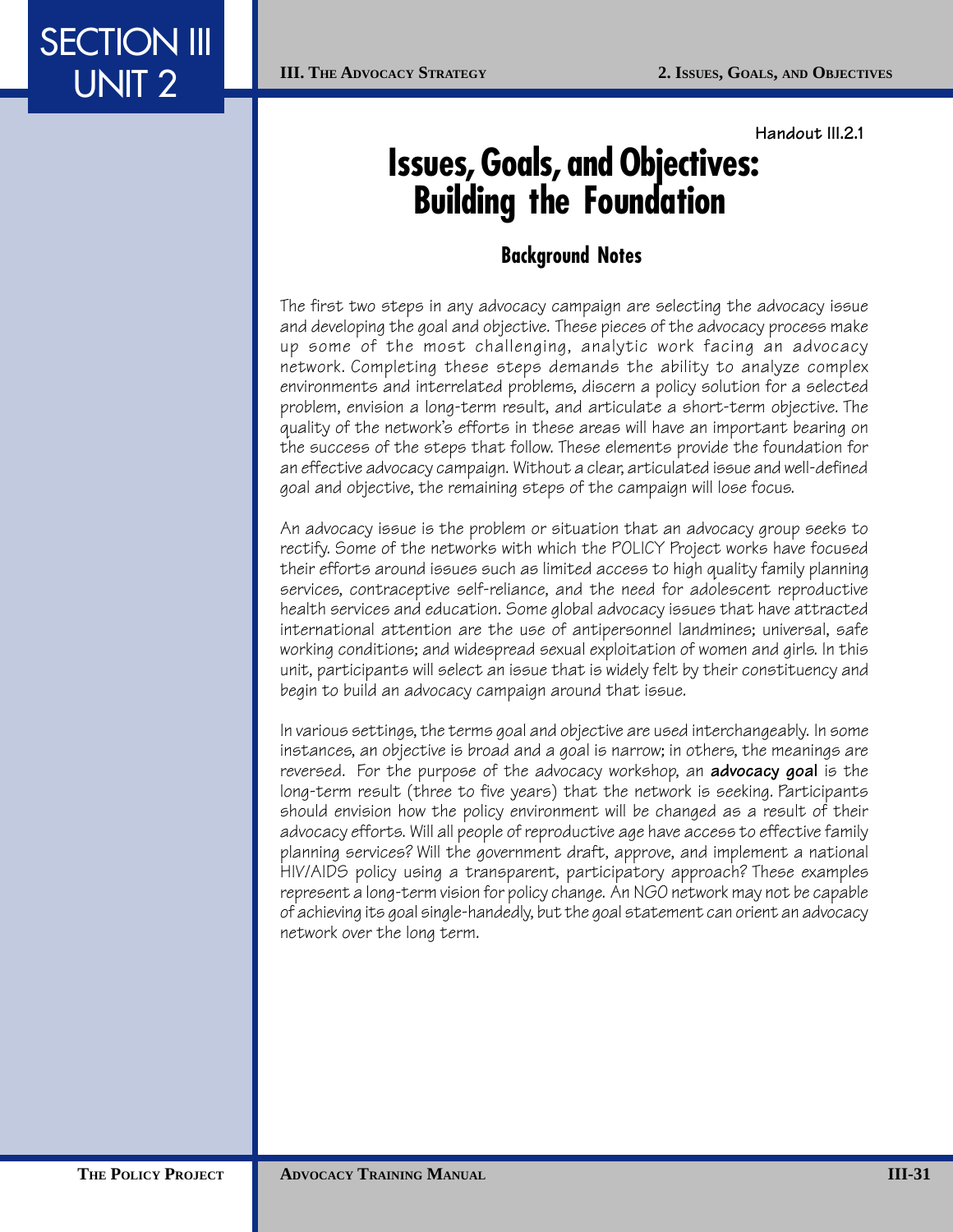An **advocacy objective** is a short-term target (one to two years) that contributes to achieving the long-term goal. A sound objective is specific, measurable, realistic and time-bound. Often, networks work on two or more objectives simultaneously in their efforts to achieve a single goal. It is important that an advocacy objective identify the specific policy body with the authority to fulfill the objective as well as the desired policy decision or action. Two examples of sound advocacy objectives are to persuade the Ministry of Health to overturn the ban on community-based distribution of FP services, and to secure funding for a pilot family life education (FLE) program in secondary schools from the Inter-Ministerial Commission on Youth.␣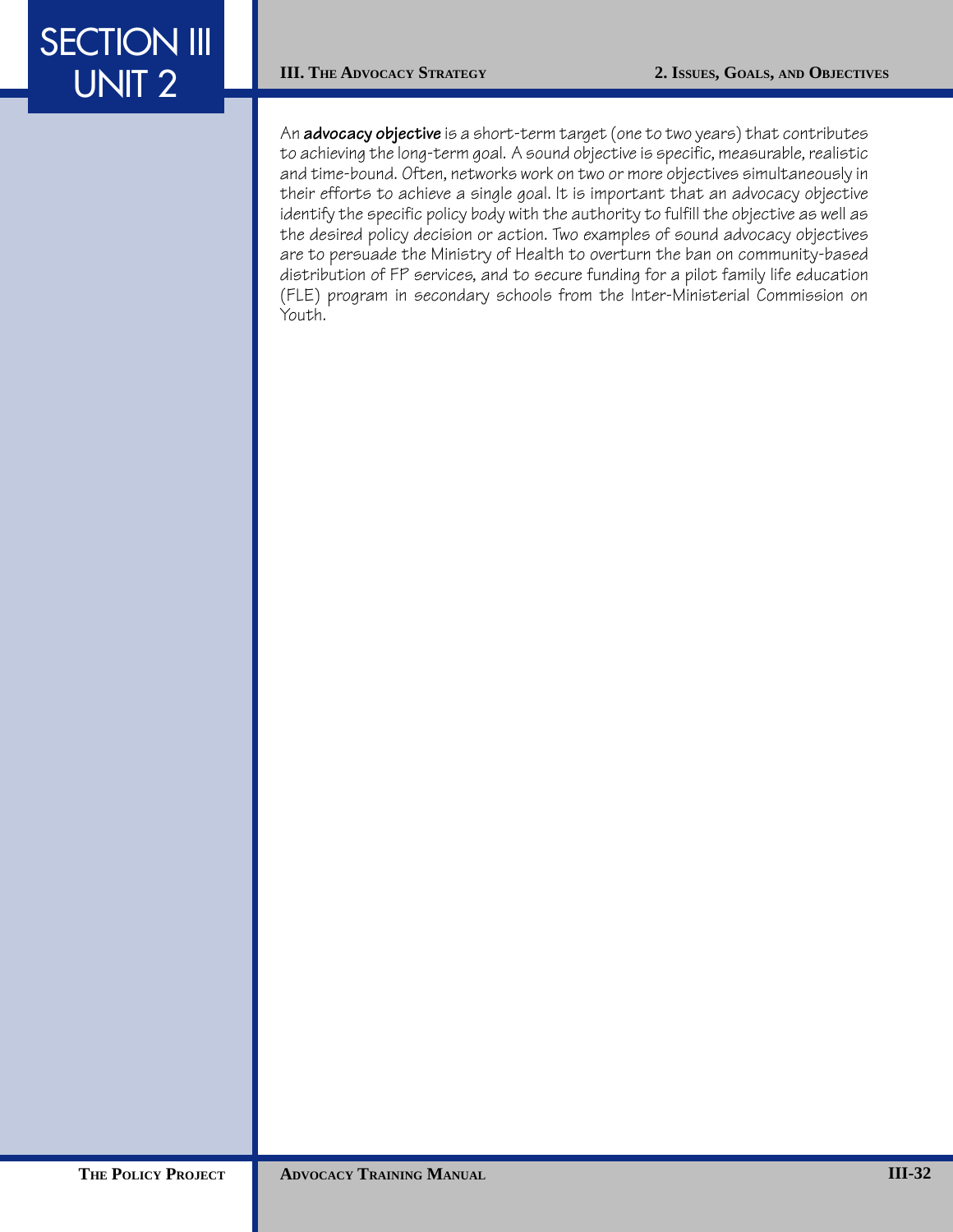UNIT 2

**SECTION III** 

# Definition of Reproductive Health **Definition of Reproductive Health␣**

**Reproductive Health** is a state of complete physical, mental and social<br>well-being and not merely the absence of disease or infinmity, in all matters<br>related to the reproductive system and to its functions and<br>processes.